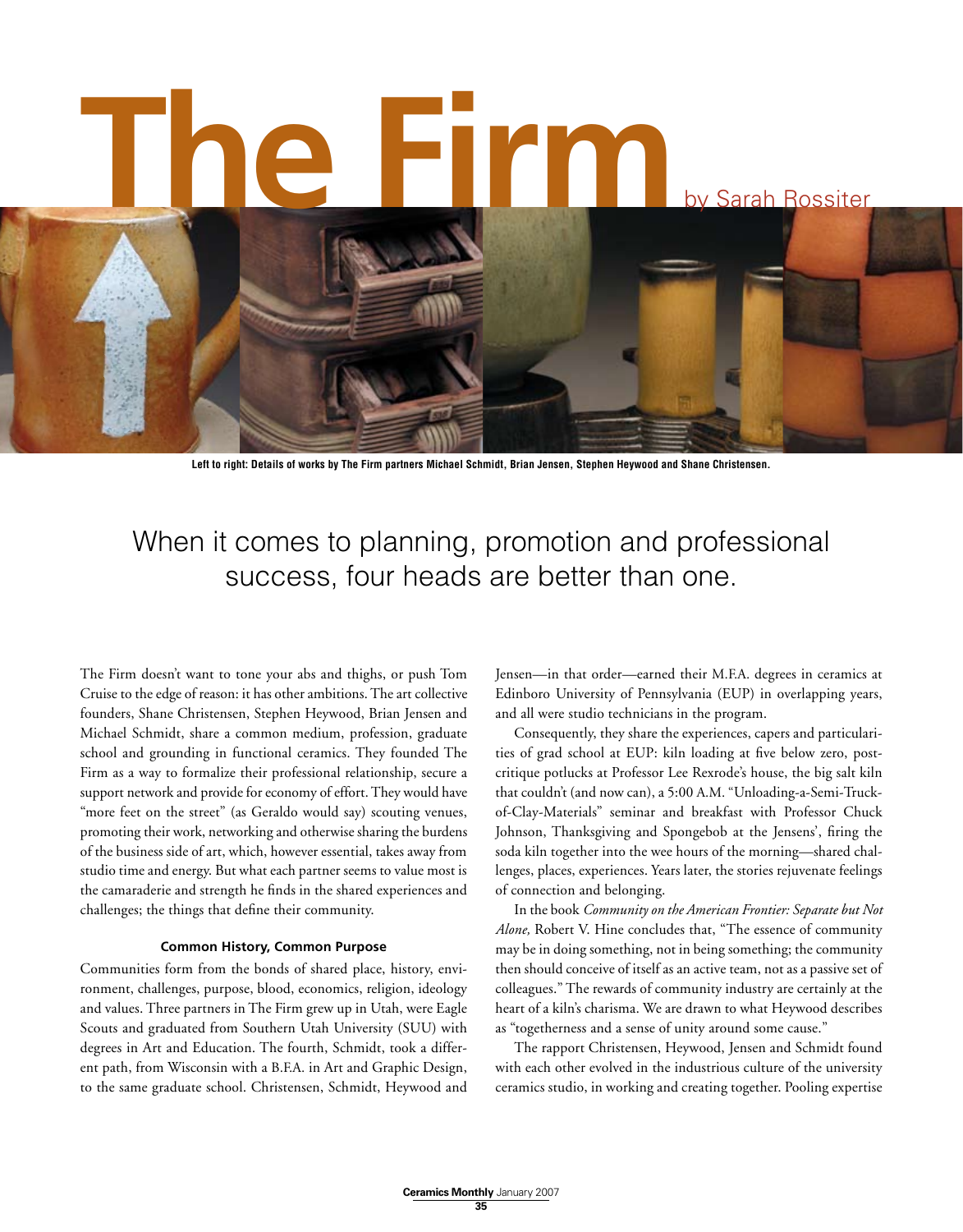

**"Teapot and Cups with Base," 9 in. (23 cm) in height, thrown stoneware, fired to Cone 10 in reduction, by "Mr. Fantastic" Stephen Heywood, Jacksonville, Florida.** 

# Heywood

As Schmidt describes him, "Steve is our Mr. Fantastic," finding, submitting to and coordinating the exhibitions, such as a show at The Real Mother Goose gallery in Portland, Oregon, during NCECA 2006. Prolific and methodical, Heywood enjoys working in a vein similar to Jensen's, throwing suites of forms to assemble into more complex architectural constructions.

Heywood's utilitarian sculpture represents industrial and agricultural structures, reflecting in their beauty a certain post–industrial romanticism. "Many of these buildings are used for containment and are in essence vessels of function," he writes. The physical experience of his work—of filling, pouring, transferring, emptying—reflects the physical labors of use of the structures he represents. Use of his work draws other objects on a table or counter into an interactive landscape.

Earth, sky, harvest, new growth, architecture and landscape blend in the forms, lines and glazes of Heywood's work. Combed lines suggest both ploughed fields and corrugated aluminum. An earth-toned storage form suggests both barn and landscape. He combines near and far in single objects: the vent on the roof of a large silo canister suggests a tiny silo on the landscape of a canister lid. Like Schmidt, he incorporates numbers as design elements—barn hexes, building and bin numbers, boxcar identifiers—and nichrome wire as ladders and rails. "Continual experimentation is the key in keeping my work from becoming stagnant," says Heywood. The component parts of his work and the designs which stack, assemble, open, nest and interlock provide for experimentation with infinite combinations.

and dividing labor made their experiences not only easier but more enjoyable. The Firm serves both to perpetuate this model and to replicate aspects of the structure, challenges and accountability that made graduate school such a constructive time. Founding The Firm also helped insulate the partners from the cold plunge many people experience after graduate school, whereupon leaving a high-energy, closely knit, art-enthusiastic studio community, graduates find that few people in their daily lives share their passion for making, looking at or discussing art.

Mobility, distance and time often challenge and disrupt community, particularly in a country as vast as the United States; in this case, however, separation from graduate school and from each other spurred these artists' desire to form an exhibition collective. Although the partners have scattered in teaching positions around the country, in Florida, Georgia, Texas and Utah, through telecommunications and digital technology they stay connected as friends and artists in a way that would have been more difficult in another era. They also gather yearly at the National Council on Education for the Ceramic Arts (NCECA) conference, host each other as visiting artists, cross paths at wood firings, meet for lectures and rendezvous whenever possible at openings for their exhibitions. Despite their distance from each other, the partners remain connected and help each other evolve professionally, personally and artistically.

#### **The Scouts**

In his first semester at Edinboro University, during one of many conversational marathons on all things great, small and technological with Professor Steve Kemenyffy, Christensen once mentioned that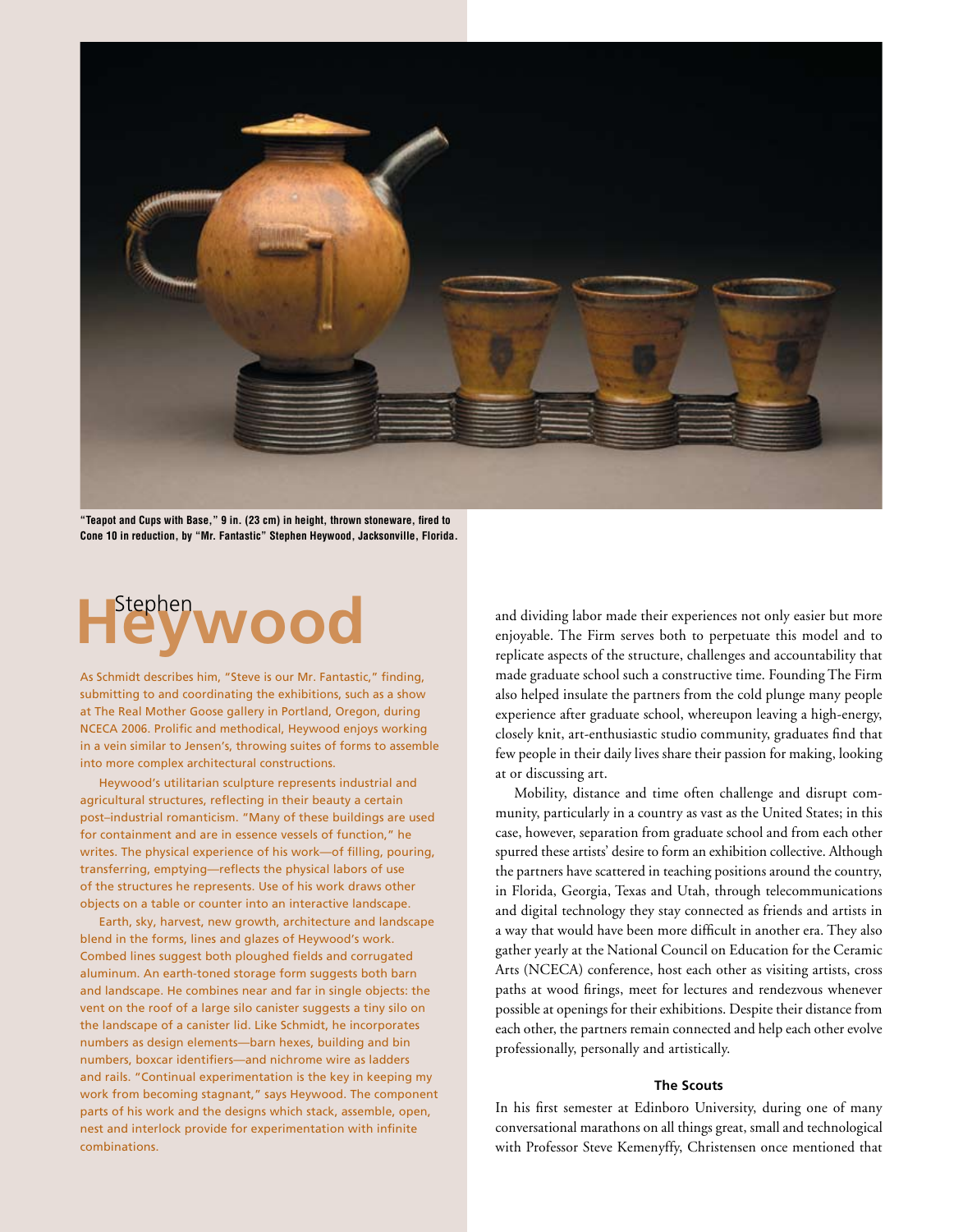#### focus **professional development**

he was an Eagle Scout. Nearly a year later, Kemenyffy arrived in his studio with the 1966 *Boy Scout Merit Badge Book of Pottery* folded in his back pocket. "There's some crazy stuff in here!" Kemenyffy announced, and left it for Christensen's edification and amusement.

The merit badge book resurfaced after graduate school when Christensen, then teaching at Western Texas College, was invited to lecture to Art majors at SUU. He included in his presentation this Boy Scout advice: "You may enter the field of ceramics without attending college, but college training will give you a much better opportunity to advance. If you find that a college education is impossible, you may get employment with a ceramics concern and show an interest in your work so that, in time, you will become of real value to the firm."

Jensen attended Christensen's lecture at SUU, and afterwards the two discussed the optimism and opportunity presented in the merit badge book. It resonated with the paths they had chosen in ceramics and the art collective idea they had been considering for several years with Heywood and Schmidt. So the four friends decided to formalize their fellowship in goals, art, profession and media (and a certain entrepreneurial panache). The result: The Firm.



# **Jensen**

Jensen is known to The Firm as the glaze innovator and entrepreneur (see "The Quest for the Glowing Glaze," CM June/July/August 2004) and as the partner whose work changes most dramatically and frequently. His style nevertheless remains identifiable and consistent: architectures softened by construction from wheel-thrown elements and charcoal-glazed or washed surfaces, which, even when occasionally contrasted with bright, crystalline or glossy glazes, seem to exist in perpetual twilight.

The Gothic and the Art Nouveau captured Jensen's interest while living in France; although he does not reference them directly, he has assimilated elements and aesthetics of the architecture and furniture from these styles—the intricate constructions, the fine detail, the unexpected elements of the macabre. Jensen also identifies with the fine design and craftsmanship exemplified in these periods. Paraphrasing a statement he encountered at a recent art exhibition, Jensen said, "The difference between mediocrity and excellence is the attention to detail."

The drawers, niches and compartments of Jensen's current work hold not so much secrets, closely held private information, but mystery, the intrigue of the unknown. His current objective is to design objects in such a manner that "years later someone might discover new information, a new chamber inside a chamber inside a chamber." Part of this plays with viewers' expectations of functional objects: floors where we expect voids, openings where we expect none, false floors, doors that slide sideways instead of pulling open.

"I want to present information that I find funny or mysterious or contradictory and let people find connections and meaning for themselves," says Jensen. His pieces house organized collections of ceramic objects in multiple drawers—acorns, VW Bugs, severed fingers, scrolls—each part of a puzzle or riddle with no correct solution. What do we collect? What do we keep? How do we choose from among these things those which are most special? The storage, grouping, categorization and protection of these apparently disparate objects is reminiscent of the Wunderkammen ("Cabinets of Curiosities") collections in vogue during sixteenth and seventeenth century Europe.

**"Five-Drawer Chest," 20 in. (51 cm) in height, porcelaneous stoneware fired to Cone 10 in reduction, 2006, by "Glaze Guru" Brian Jensen, Springville, Utah.**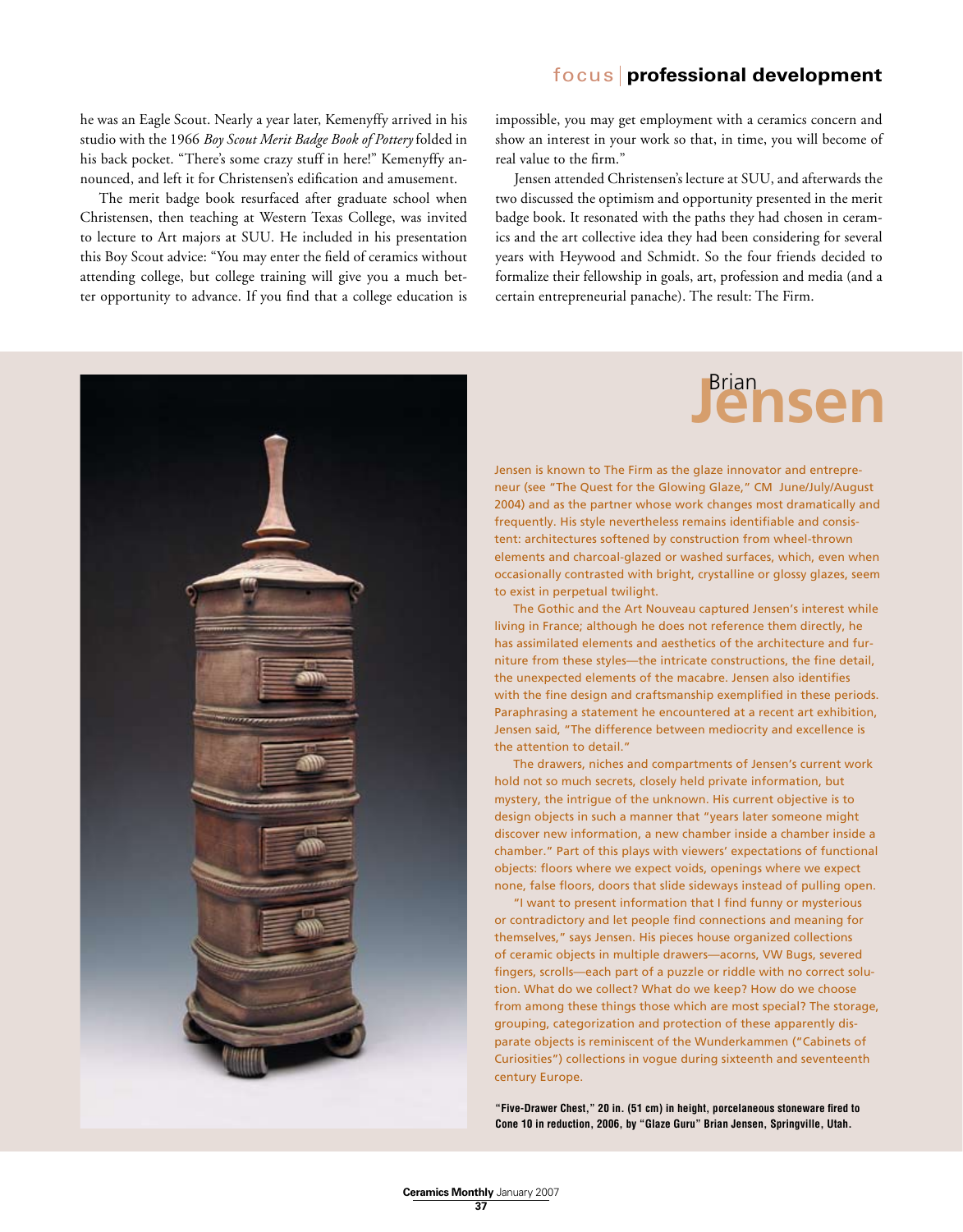### The Firm helped insulate the partners from the cold plunge many people experience after graduate school whereupon…few people in their daily lives share their passion for making, looking at or discussing art.

#### **The Power of Four**

The partners bring complementary strengths to The Firm and have found, similarly, that their ceramic work makes a complementary gallery representation. All four artists are prolific. All are attentive to detail and craftsmanship. All prefer vapor firing. All make work that maintains or refers to utility. All have developed a level of complexity in their integration of form, line and surface that comes with experience and an intimate knowledge of clay, glazes and firing.

The partners share a tremendous respect for each other, artistically, personally and professionally. They also share the belief that they can accomplish more together than they can individually. In *Community on the American Frontier*, Hine also concluded, "a

# **Christensen** Shane



**"Bean Jar," 15 in. (38 cm) in height, stoneware with wax-resist pattern, soda fired to Cone 10, by "Entertainment Chair" Shane Christensen, St. George, Utah.**

As its official Entertainment Chair, Christensen brings to The Firm spontaneity and a willingness to pitch in wherever needed; the partners particularly appreciate these qualities as a cohesive element in the collective. Now established in St. George, Utah, as a high school teacher and studio potter, Christensen has been creating work for wood firing and for Cone 6 oxidation while he finishes building a soda kiln at his newly completed home studio.

He characterizes his work as a modern interpretation of traditional American folk pottery forms fused with elements of the Korean pottery tradition he absorbed while living in Korea. He prefers the simplicity of traditional ceramics, and his work serves as foil to the more complex constructions of his counterparts in The Firm. In keeping with his influences, economy of motion and materials drives his approach to ceramics: forms thrown and finished on the wheel, designs created with "wax resist and a big brush," glazes made of four ingredients or fewer.

In Christensen's work, as in Schmidt's, we see a distinctly graphic element—repeated dots and lines, high-contrast slip and glaze, positive/negative. He sometimes uses the vessel form as a framing device for surface patterns mapped in fundamental geometric shapes. In other pieces, concentric bands or painterly parallel lines reflect the streamlined flow he enjoys in his process of creation. In either case, he shies from ornate decoration, instead weighting the surface designs to match the simplicity of his forms. Soda firing, Christensen's preferred firing method, casts an atmospheric veil over the graphic elements, softening lines and haloing dots, creating a bridge between the geometric surface patterns and the gentle aspect of thrown forms. In the absence of a soda kiln, however, he has been using terra sigillata to provide a subtle flash where exposed clay abuts glazed surfaces.

Christensen remains resolutely committed to the true functionality of his thrown forms. He realized his calling to ceramics while taking a class with Professor Mark Talbert at SUU. "His simple functional objects—mugs, bowls, pitchers are so beautiful, so functional. It opened my eyes to the fact that being a potter was a legitimate living and lifestyle."